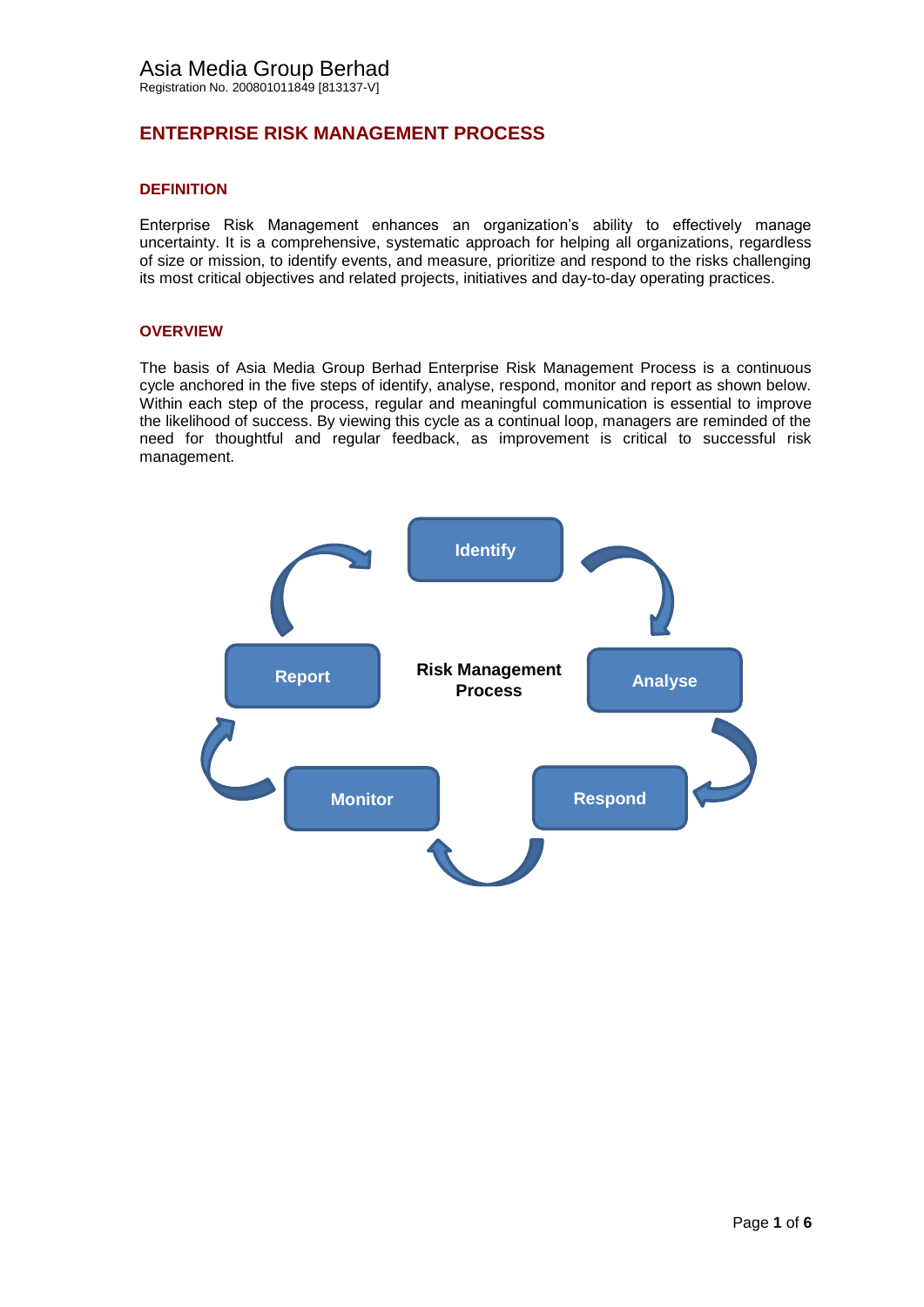# **ENTERPRISE RISK MANAGEMENT PROCESS STEP 1: IDENTIFY**

### **Systematically and continuously identify risks faced in meeting objectives**

For each business objective, it is necessary to identify the key risks that might impede the achievement of the respective business objectives. Risk identification should be performed as part of all major decision making processes, as shown below:

| <b>Each major decision levels</b><br>Group strategy planning<br>۰<br>- Business Unit operating plans<br>Core processes<br>Project plans<br>Investment (Buy/Sell) decisions<br>$\blacksquare$<br>- Personal plans | <b>Collective and individual assessment of risks</b><br>By individuals in groups using techniques<br>such as brainstorming, internal and external<br>inpute.g. project sub- contractor presentations |
|------------------------------------------------------------------------------------------------------------------------------------------------------------------------------------------------------------------|------------------------------------------------------------------------------------------------------------------------------------------------------------------------------------------------------|
| <b>Process or system changes</b><br>- Change requests                                                                                                                                                            | <b>New Projects</b><br>- Project team planning<br>- Project paper presentation and discussions                                                                                                       |

Identifying the current risk profile is a separate and discreet exercise when Enterprise Risk Management framework is first adopted. Thereafter, risks can be updated on an ongoing basis by integrating the identify step with core business management processes.

### **SOURCES OF RISK**

Risks identified are categorized by sources to facilitate the determination of root cause and subsequently to assign responsibility for responses. The following list represents Asia Media Group Berhad's key sources of risk:

- Competition
- Human Capital
- **Technology**
- Economic
- Environmental Health and Safety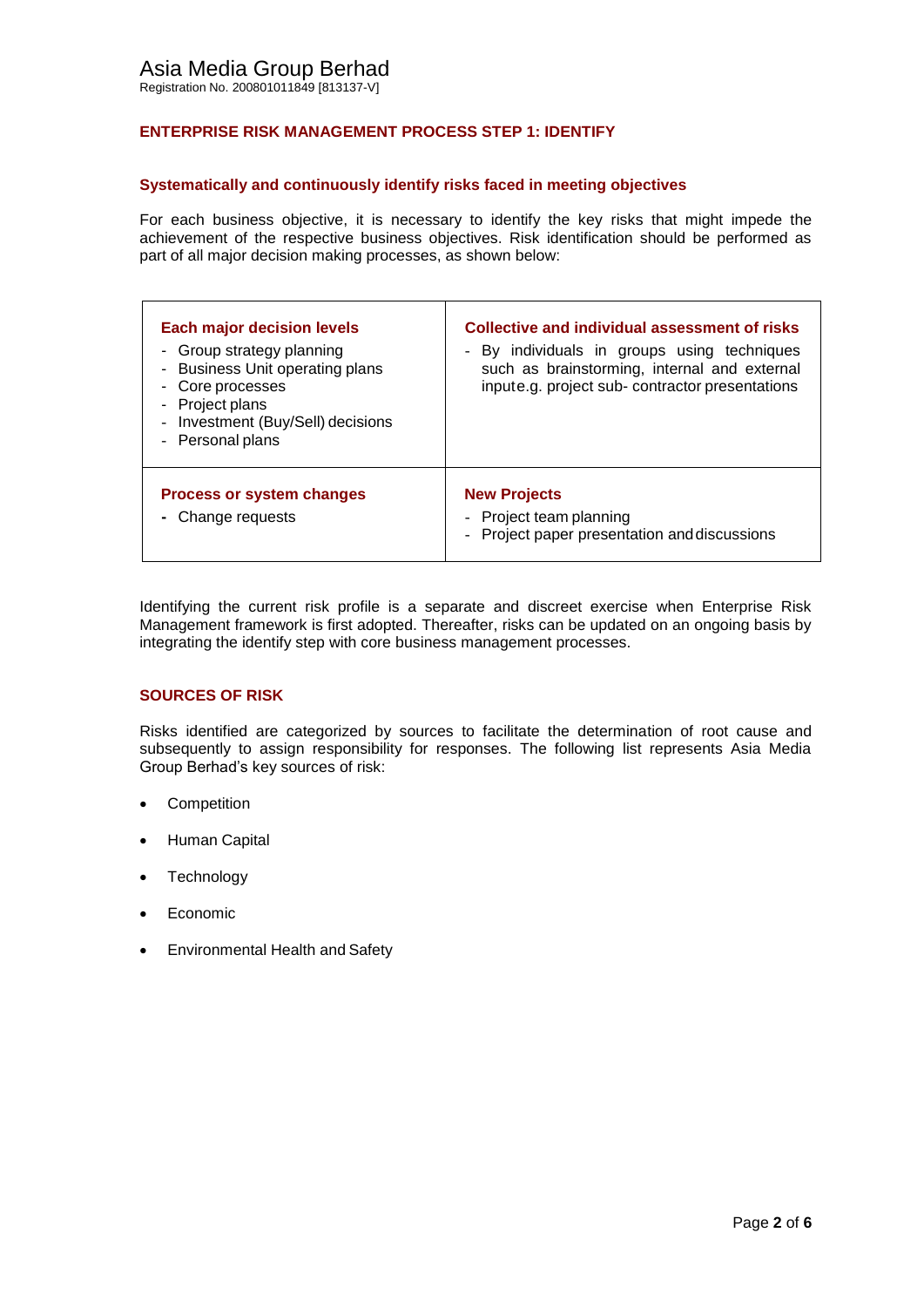# **ENTERPRISE RISK MANAGEMENT PROCESS STEP 2: ANALYSE**

### **Assess the significance of risks to enable the development of Risk Responses**

Once the risks have been identified, the **likelihood** of the risk occurring and the potential **impact**  if the risk does occur are assessed using the risk rating table below:

#### **Likelihood Rating**

| Almost certain | High probability | Possible | Low probability | Jnlikely |
|----------------|------------------|----------|-----------------|----------|

#### **Risk Impact Rating**

| 5                                                                                                                              | 4                                                                                              | 3                                                                                           | 2                                                                                             |                                                                            |  |  |  |
|--------------------------------------------------------------------------------------------------------------------------------|------------------------------------------------------------------------------------------------|---------------------------------------------------------------------------------------------|-----------------------------------------------------------------------------------------------|----------------------------------------------------------------------------|--|--|--|
| Financial - direct loss or opportunity costs of:                                                                               |                                                                                                |                                                                                             |                                                                                               |                                                                            |  |  |  |
| >2.5m                                                                                                                          | $>1.5m - 2.5m$                                                                                 | $>1.0m - 1.5m$                                                                              | $>0.5$ mil-1.0mil                                                                             | $0.1$ mil $-0.5$ mil                                                       |  |  |  |
| Operational - missed milestone by:                                                                                             |                                                                                                |                                                                                             |                                                                                               |                                                                            |  |  |  |
| $>$ 6 months                                                                                                                   | $>3-6$ months                                                                                  | 1-3 months                                                                                  | 1-4 weeks                                                                                     | <1 week                                                                    |  |  |  |
| <b>Regulatory</b>                                                                                                              |                                                                                                |                                                                                             |                                                                                               |                                                                            |  |  |  |
| Large scale action,<br>material breach of<br>legislation with very<br>significant financial<br>or reputational<br>consequences | Regulatory breach<br>with material<br>consequences but<br>which cannot be<br>readily rectified | Regulatory breach<br>with material<br>consequences but<br>which can be<br>readily rectified | Regulatory breach<br>with minimal<br>consequences but<br>which cannot be<br>readily rectified | Regulatory breach<br>with minimal<br>consequences and<br>readily rectified |  |  |  |
| <b>Strategic / Organisation-wide</b>                                                                                           |                                                                                                |                                                                                             |                                                                                               |                                                                            |  |  |  |
| Failure to meet key<br>strategic objective;<br>organisational<br>viability threatened;<br>major financial<br>overrun           | Major impact on<br>strategy; major<br>reputational<br>sensitivity                              | Moderate impact on<br>strategy; moderate<br>reputational<br>sensitivity                     | Minor impact on<br>strategy; minor<br>reputational<br>sensitivity                             | Minimal impact on<br>strategy. Minimal<br>reputational<br>sensitivity      |  |  |  |
| Personnel - Loss of managerial staff in 1 year:                                                                                |                                                                                                |                                                                                             |                                                                                               |                                                                            |  |  |  |
| 5                                                                                                                              | 4                                                                                              | 3                                                                                           | 2                                                                                             | ا>                                                                         |  |  |  |

The risks are depicted in a 5x5 **Risk Map,** which represents Asia Media Group Berhad's risk profile:

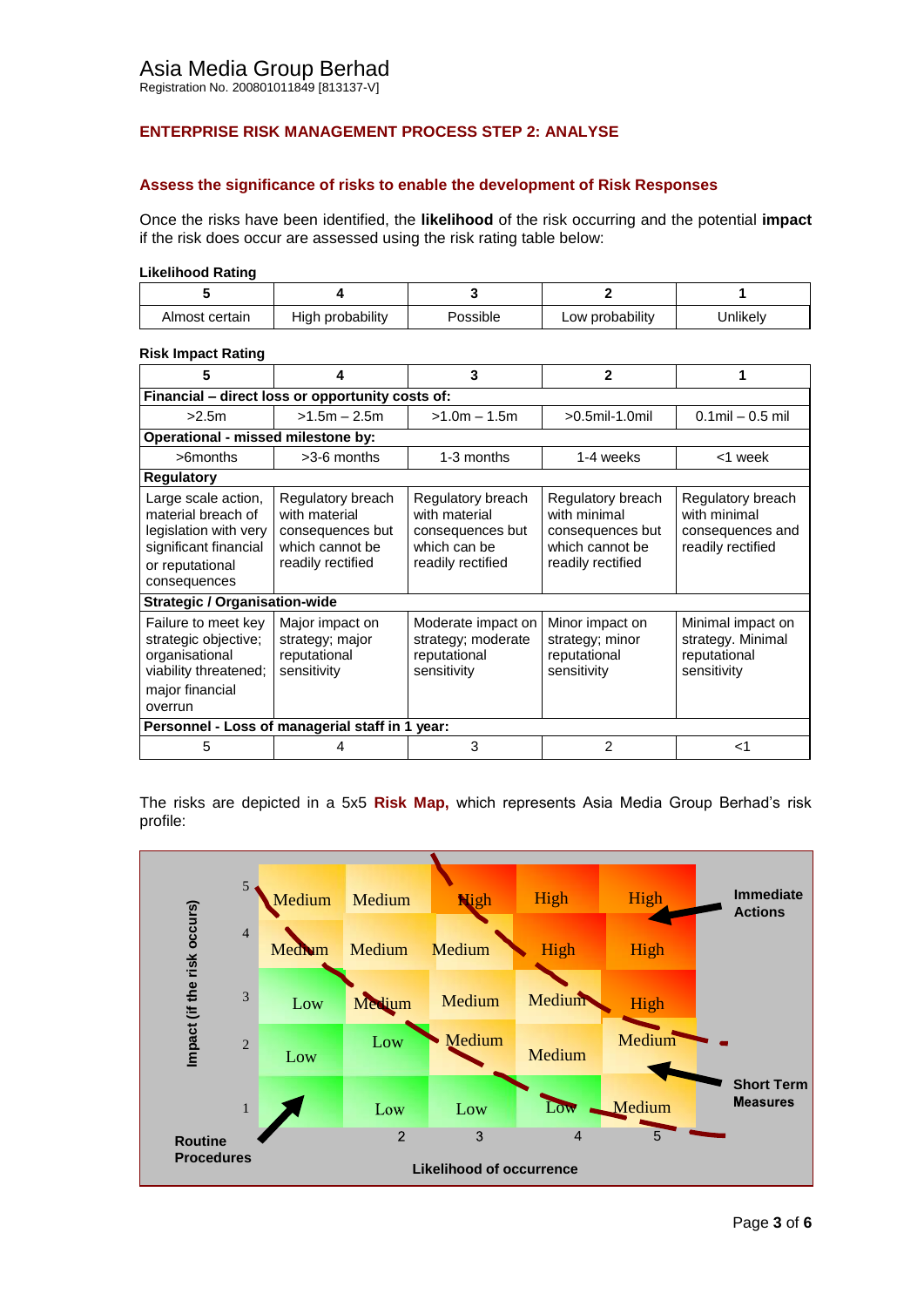### **Decide and formulate effective risk response strategies and plans**

Once risks have been analysed, appropriate risk responses can be determined to mitigate risk to an acceptable level within reasonable costs. Asia Media Group Berhad's inherent and residual risk profile presented on the Risk Map are monitored against the target risk profile.



Risks can be dealt with in various ways. The risk response options encompass all possible management response to risk, whether viewed as opportunities, uncertainties or hazards. The risk response options and examples of activities under each option are outlined below:

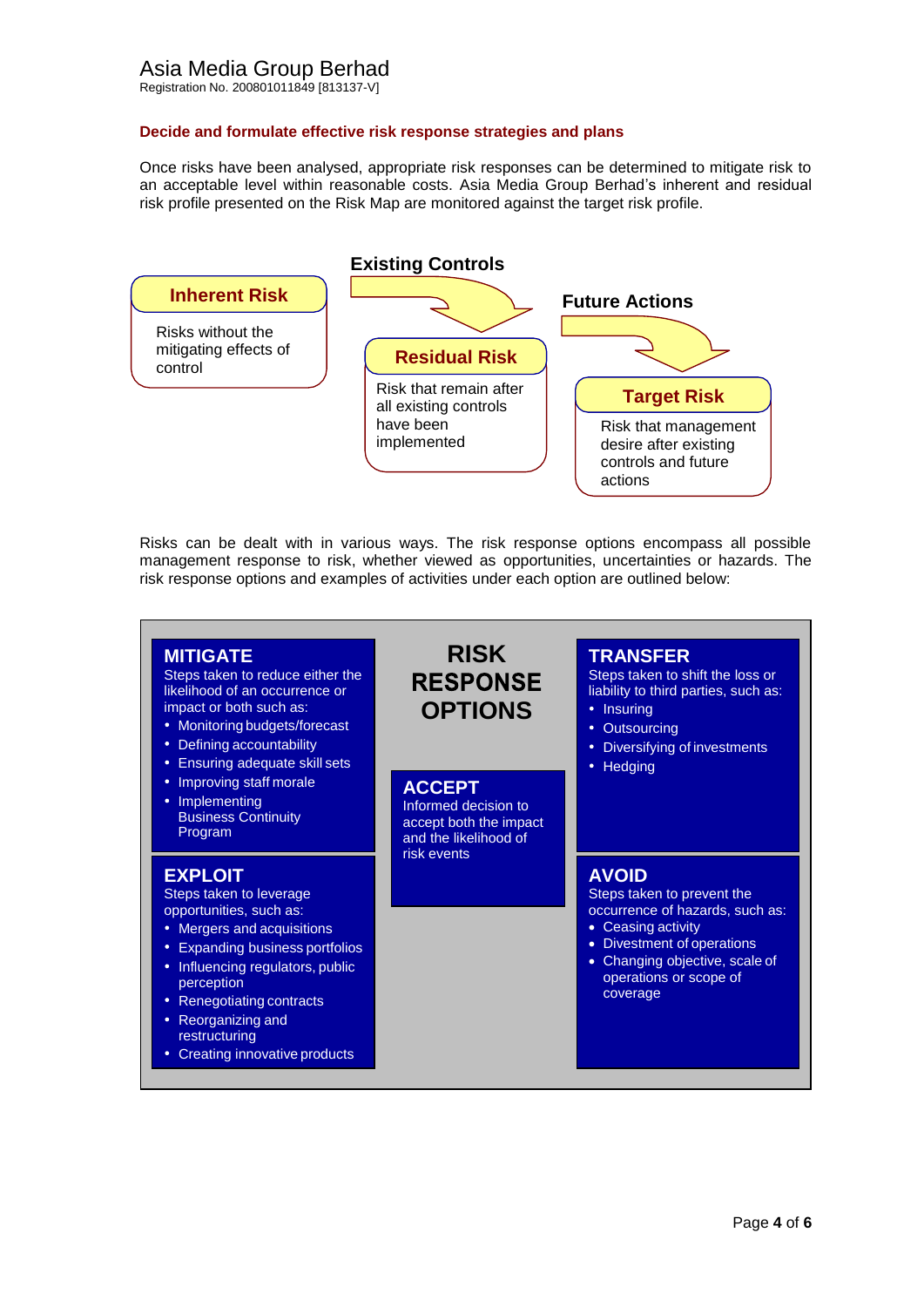# **ENTERPRISE RISK MANAGEMENT PROCESS STEP 4: MONITOR**

#### **Continuously ensure that the risk response plans are operational and relevant**

The monitoring and review of the risk profile and the risk response plans is a continuous process. The purpose of the review is to:

- provide assurance that risks are being managed as expected;
- assess whether the risk response plans remain relevant; and
- ensure that the risk profile anticipates and reflects changed circumstances and new exposures.

Risk monitoring consists of a combination of regular communication, periodic reviews or audits and evaluation by independent executives at appropriate levels at Asia Media Group Berhad. Assurance techniques include:

- periodic or random testing of controls, risks and control environment;
- quality assurance reviews;
- post-implementation reviews; and
- performance appraisals



Risk response should be measured in terms of efficiency and effectiveness. Efficiency measures the cost of implementing risk management responses in terms of time, money and resources, whereas effectiveness measures the relative degree to which the responses reduce the impact or likelihood of the risk occurring.

To maximise efficiency and effectiveness of risk responses, monitoring and reporting should be integrated with existing business processes and reporting as far as possible.